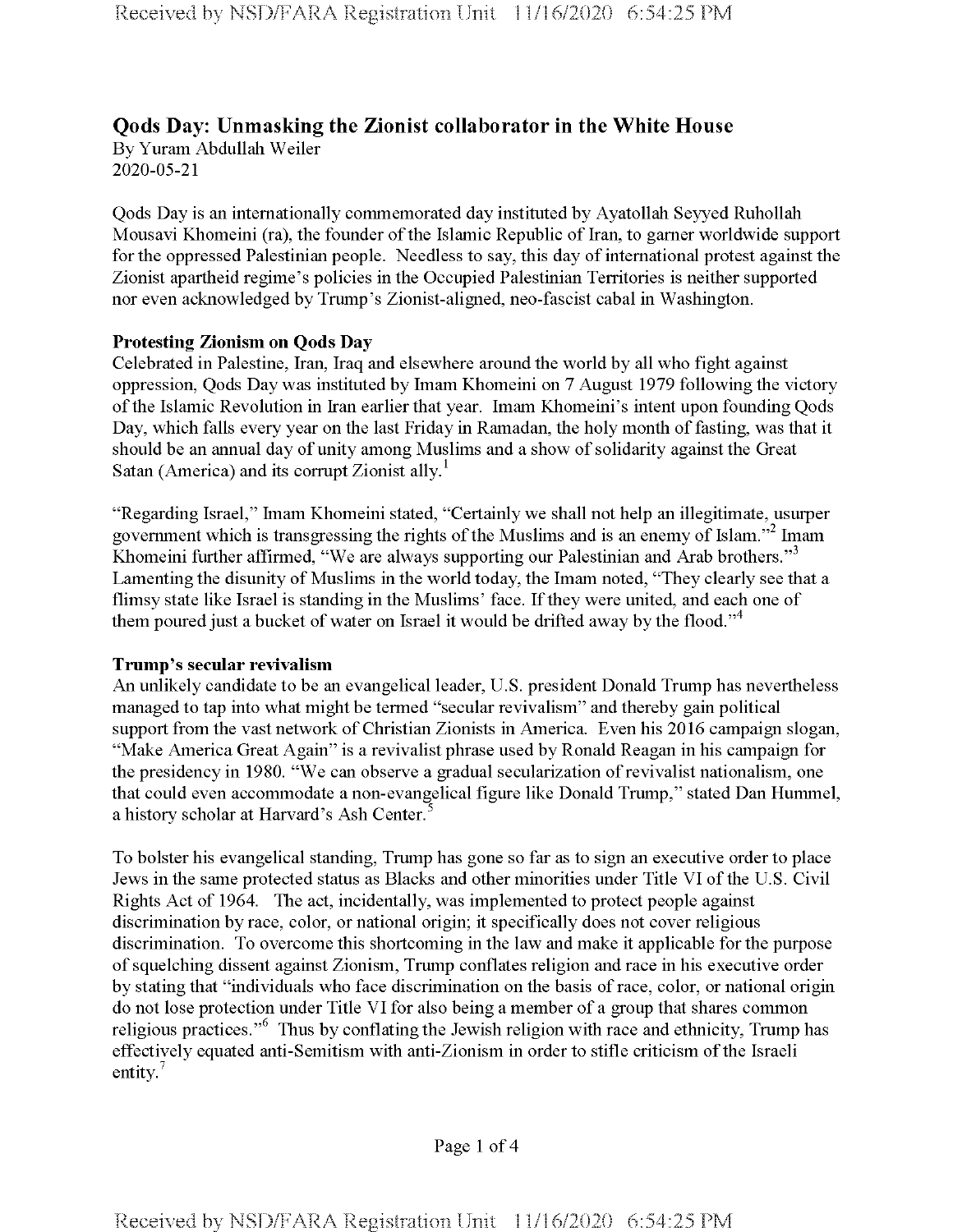## **POTUS' Jewish son-in-law**

Trump's Jewish son-in-law, Jared Kushner made the intent of the executive order crystal clear in a New York Times op-ed published in December 2019. Announcing that he "could not be more proud of President Trump's new policy," the alleged senior advisor went on to explain that by using the International Holocaust Remembrance Alliance's definition of antisemitism, his fatherin-law "has stated publicly and on the record: Anti-Zionism is anti-Semitism."<sup>8</sup> Kushner, by the way, has ties to a family real estate business in the Occupied Palestinian Territories, which has received \$30 million in investments from Menora Mivtachim, one of Israel's largest financial institutions.<sup>9</sup>

Kushner has been his father-in-law's Middle East envoy and chief architect of the "Deal of the Century," the dead-on-arrival peace plan for Palestine. Heavily tilted in favor of the Zionist regime, Kushner's peace plan was immediately dismissed by Palestinian leaders as an unworkable attempt to construct an economic edifice devoid of a political foundation. Concerning the plan, senior PLO member Hanan Ashrawi remarked, "It is totally divorced from reality. The elephant in the room is the occupation itself.<sup>10</sup> And Kushner's family has been a solid supporter of the Israeli occupation of Palestine, having donated nearly \$300,000 to Friends of Israeli Defense Forces, which runs educational and cultural programs for Israeli soldiers.<sup>11</sup>

# **A "secular" Zionist collaborator**

Beyond being a "secular revivalist," Trump has proven to be a secular Zionist collaborator of the highest caliber. Among his most insidious accomplishments has been the transfer of the U.S. embassy in Tel Aviv to Jerusalem A1 Qods. In addition, he has recognized the Israeli entity's illegal 1981 annexation of Syria's Golan Heights, a move in support of corrupt Israeli politician Benjamin Netanyahu, who rewarded his American benefactor by naming an illegal settlement in the occupied Syrian territory "Trump Heights. $v^{12}$ 

To further inflict suffering and misery on the oppressed Palestinians, Trump decided to cut all funding to the United Nations Relief and Works Agency (UNRWA), which provides vital services to Palestinian refugees in the Occupied Palestinian Territories and elsewhere. Announcing the move coincident with the Jewish New Year, the rogue U.S. president proudly exclaimed, "I stopped massive amounts of money that we were paying to the Palestinians."<sup>13</sup>

Finally, the Trump regime has concluded that it does not view the illegal Israeli settlements on occupied Palestinian lands as "illegal." U.S. secretary of state Michael Pompeo opined that "the United States has concluded that the establishment of Israeli civilian settlements in the West Bank is not, per se, inconsistent with international law." Netanyahu applauded the policy revision as righting "a historical wrong," while rival Benny Gantz spoke gushingly of the U.S. "firm stance with Israel and its commitment to the security and future ofthe entire Middle East. $1,14$ 

# **Trump's arch-Zionist benefactor**

Trump is backed by casino magnate and arch-Zionist Sheldon Adelson, and has steadfastly carried out his patron's agenda. Far from being financially independent, Trump met with Adelson in September of 2016 to cut a deal for boosting his then flailing presidential campaign and came away with \$25 million in contributions. Adelson describing his political views said,

Page 2 of 4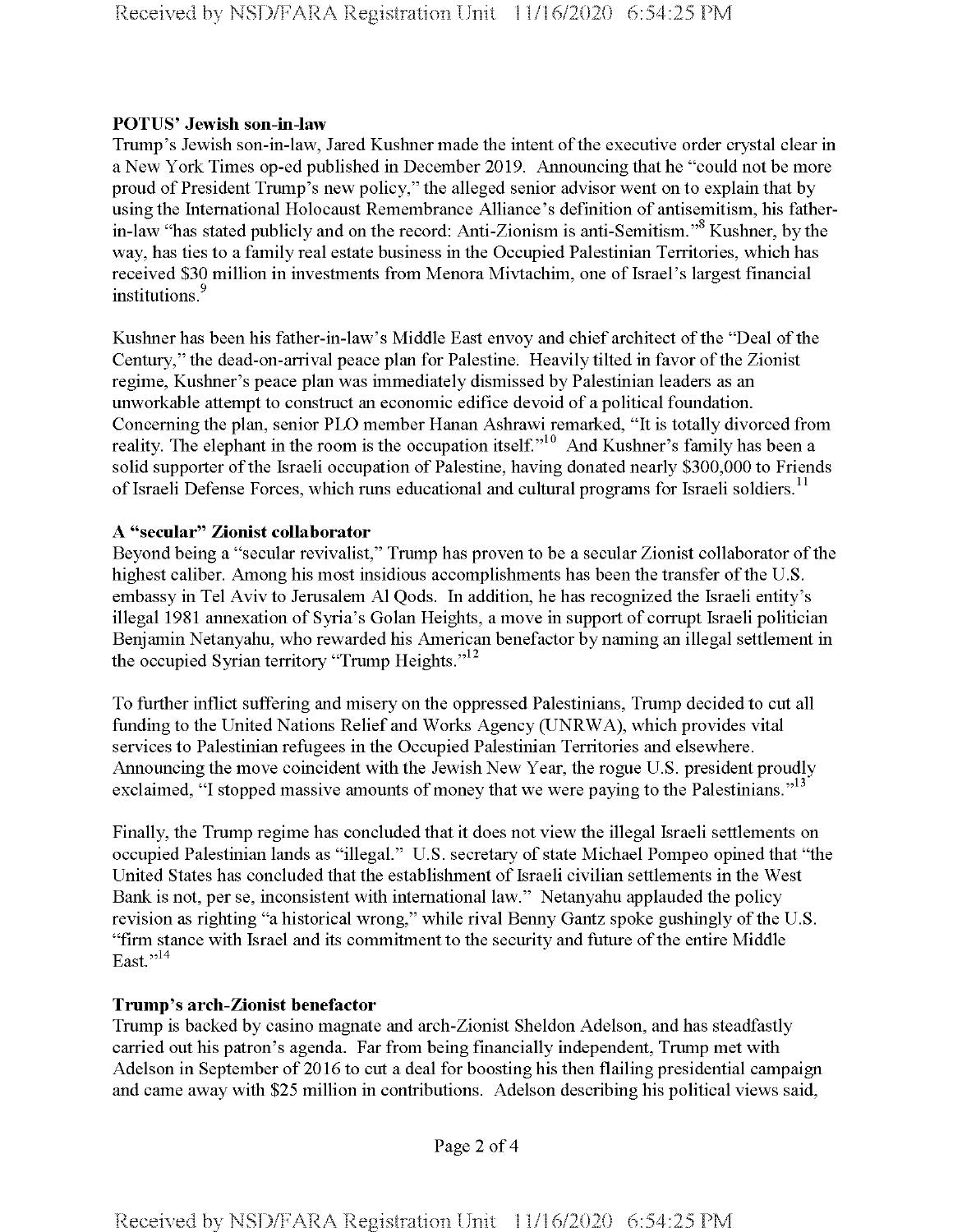"I'm a one-issue person. That issue is Israel." Clearly, the Zionist casino mogul has gotten his money's worth with his man Trump, particularly with the shredding of the JCPOA. In fact, Adelson has so much clout within the Trump administration, that cabinet level officials dare not displease him; one who did was summarily replaced.<sup>15</sup>

The amount of influence that Adelson has with Trump brings into question just who is crafting U.S. policy in the Middle East. The day before Trump pulled out of the JCPOA in May of 2018, Adelson had met with him and a few other high level officials in Washington. A few days later, he was present at the opening ceremony of the U.S. embassy in Jerusalem Al Qods along with Kushner and several members of the Republican Jewish Coalition, which is heavily funded by the casino magnate. Needless to say, Trump's courting and acceptance of Adelson's support contradicts claims of a self-financed presidential run. "I don't need anybody's money," Trump had said in June of 2015. Adelson is expected to donate some \$100 million to Trump's 2020 reelection bid, which would oblige him to continue his benefactor's pro-Zionist policies.<sup>16</sup>

#### **Christian antisemitism behind Zionism**

Of course the whole Zionist project in Palestine has been bolstered by the latent antisemitism inherent in Christian Zionist theology, whose adherents have striven vigorously to rid Europe of Jews by establishing a "homeland" for them in the Holy Land as a prelude to the End Times. In the eschatology of Christian Zionism, Jesus (as) will reappear before the final judgement, at which time the Jews will be faced with a choice of either conversion to Christianity or eternal damnation. Such extremist views are promulgated by Christian Zionists such as Chuck Hagee of the anti-Palestinian group Christians United For Israel (CUFI), and Robert Jeffress of the 14,000member First Baptist Church of Dallas, Texas, both of whom led prayers at the opening ceremony of the new illegal U.S. embassy in Jerusalem Al  $Qods$ <sup>1</sup>

Interestingly enough, Lord Arthur Balfour of 1917 Balfour Declaration infamy was himself an anti-Semite, and was pronounced as such by no less august convention than the Seventh Zionist Congress during its meeting in Basel, Switzerland in 1905. Condemning Balfour, the Zionists claimed his views amounted to "open anti-Semitism against the whole Jewish people."<sup>18</sup> Moreover, Balfour was a white supremacist, once declaring, "Men are not bom equal, the white and black races are not bom with equal capacities: they are bom with different capacities which education cannot and will not change."<sup>19</sup>

## **Next year in Jerusalem A1 Qods**

Ultimately, the Muslims will prevail over the arrogant powers. "All must know that the objective ofthe great powers in creating Israel will not be fulfilled by occupying Palestine," Imam Khomeini predicted.<sup>20</sup> "If all the Muslims in the world ... come out of their houses on Qods Day into the streets and shout, 'Death to USA! Death to Israel!" the Imam explained, "This very shouting will bring death upon them.<sup>321</sup> May next year's Qods Day bear witness to the liberation of Jerusalem Al Qods from the Zionist usurpers and its rightful return to the Muslims.

## **Endnotes**

<sup>1</sup> Mansoor Limba, ed., *PithyAphorisms: Wise Sayings and Counsels* (Tehran: Institute for Compilation and Publication of Imam Khomeini's Works, 2006), 125.

 $<sup>2</sup>$  Mansoor Limba, ibid., 125.</sup>